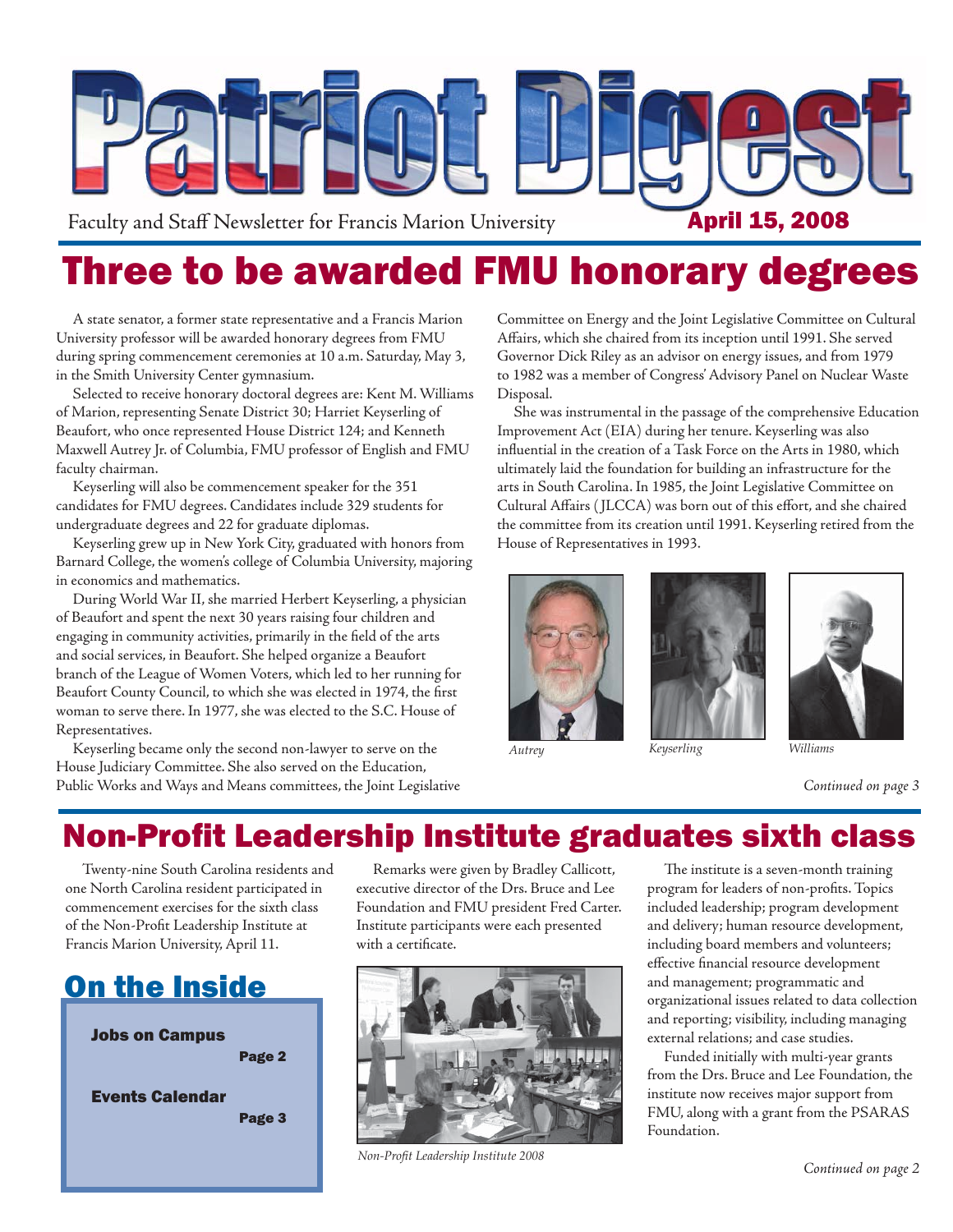

### April 15, 2008 • 2

## FMU Trail Commission receives funds from Marion groups

Robert C. Barrett, executive director of the Francis Marion Trail Commission, and Ben Zeigler, the chairman of the Commission, received funds from Marion County, the City of Marion, Marion County Progress, Marion Chamber of Commerce and Historic Marion Revitalization Association last week.

The monetary gifts, Marion County Administrator Tim Harper said, are a show of faith in the Trail Commission.

Ranging from \$750 to \$1,250, the county entities donated \$5,250 to the Commission.

The Francis Marion Trail Commission was established by state legislators in 2005. The Trail will meander from Berkeley County, in the southern end of the state to Marion County in the north, and points in between. In April 2007, state archeologists on contract with the Trail Commission excavated in Marion County, along the Pee Dee River at Dunham's Bluff, in the Woodberry Preserve. That site and others, Zeigler said, make Marion an important feature in the line up

of planned stops along the trail. In addition to providing a way to better preserve history and heritage, officials hope the Francis Marion Trail will promote tourism and spur economic relief in portions of the state that are traditionally rural and poor.

Marion County is rich with historic sites, Zeigler told the group of county leaders. The Trail expects to have four primary entry point visitor centers with interpretive centers, he said. There will also be several smaller interpretive centers along the Trail. For information about the Trail, call Barrett at ext. 1847. The commission meets monthly.

The commission is authorized to solicit and raise funds for the trail from public and private sources, and in coordination with the Department of Parks, Recreation and Tourism, to designate the location and route of the trail to be included in the department's State Trail System.

#### **Non-Profit Leadership Institute ...** Continued from front

Fred Sheheen, former commissioner and executive director of the S.C. Commission on Higher Education, is director of the FMU Non-Profit Leadership Institute.

The class will be conducted again during the 2008-2009 academic year. For more information, contact Julian Young, Non-Profit Leadership Institute liaison at 843-661-1199.

(Hometown: Name, Organization - City of organization) Allendale: Georgia Famuliner, Communicare – Allendale

#### Jobs on Campus

#### 3-28-08

**Instructor/Assistant Professor of** English **C** Assistant Professor of English **C** Assistant Professor of Chemistry **Assistant Director of the Donald** E. Kelley Small Business Institute **C** Lead Teacher **C** Lead Teacher-Certified in Early Childhood Education **C** Police Officer **CC** Part-time Teaching Assistant/ Floater **C** Part-time/Temporary Substitute Teaching Assistants **PC** Part-time/Temporary Teaching Assistant **PC** Programmer **Assistant Professor of** Computer Science

*Visit Human Resources in SAB, Rm 105 or call ext. 1140.*

Anderson: Juan Luvene, Fusion Explosion, Inc. – Anderson Columbia: Nancy Barton, Sistercare – Columbia; Barbara Comar Brothers, Epilepsy Foundation of South Carolina – Columbia; Maria Hargrave, Palmetto Health Foundation – Columbia; Terry Hodaly, Interfaith Community Services of S.C. – Columbia; Anita Garrett, DRAMA, Inc. – Columbia; Charles Weathers Sr., S. Atlantic Episcopal District A.M.E. Zion Church – Columbia Conway: Wallace Evans Jr., A Father's Place – Conway Dalzell: William Frierson, Lee County

Council on Aging

– Bishopville

Florence: Robert Carter Barrett, Francis Marion Trail Commission – Florence; Dawn S. Johnson, Florence County Disabilities and Special Needs Board – Florence; Kathy Johnson, Francis Marion University – Florence; Salley Davidson, Public Library – Marion; Fred "Trip" DuBard III, Eastern Carolina Community Foundation – Florence; Brandie Love, Francis Marion University Foundation – Florence; Leslie Olsen, All Saints' Episcopal Day School – Florence; Lynette A. Savereno, Pee Dee Resource Conservation and Development – Darlington

Georgetown: Jamie Bromell, Miss Ruby's Kids – Georgetown Goose Creek: Elizabeth Gilbert, Eagle Harbor Boy's Ranch – Summerville

Isle of Palms: Daniel Nesbitt, United Methodist Relief Center – Mt. Pleasant

Lexington: David Latimer III, South Carolina Troopers Association – Columbia

Moncks Corner: Booker Manigault, United Methodist Relief Center – Moncks Corner

Myrtle Beach: Johanna Haynes, Careteam, Inc. – Myrtle Beach; Alexandria Springer, Horry County Literacy Council – Conway

North Charleston: Johnna Murray, Charleston Development Corporation – North Charleston

Ridgeville: Faye Hill, Lowcountry Crisis Pregnancy Center – North Charleston

Townville: Tracy W. Bowie, Anderson Interfaith Ministries – Anderson

Wadmalaw Island: Margaret Peck, St. Matthew's Community Outreach Center – Charleston

#### OUT OF STATE

Wilmington, N.C.: Amanda Jordan Brainard, The Alternative Dispute Resolution Center - Wilmington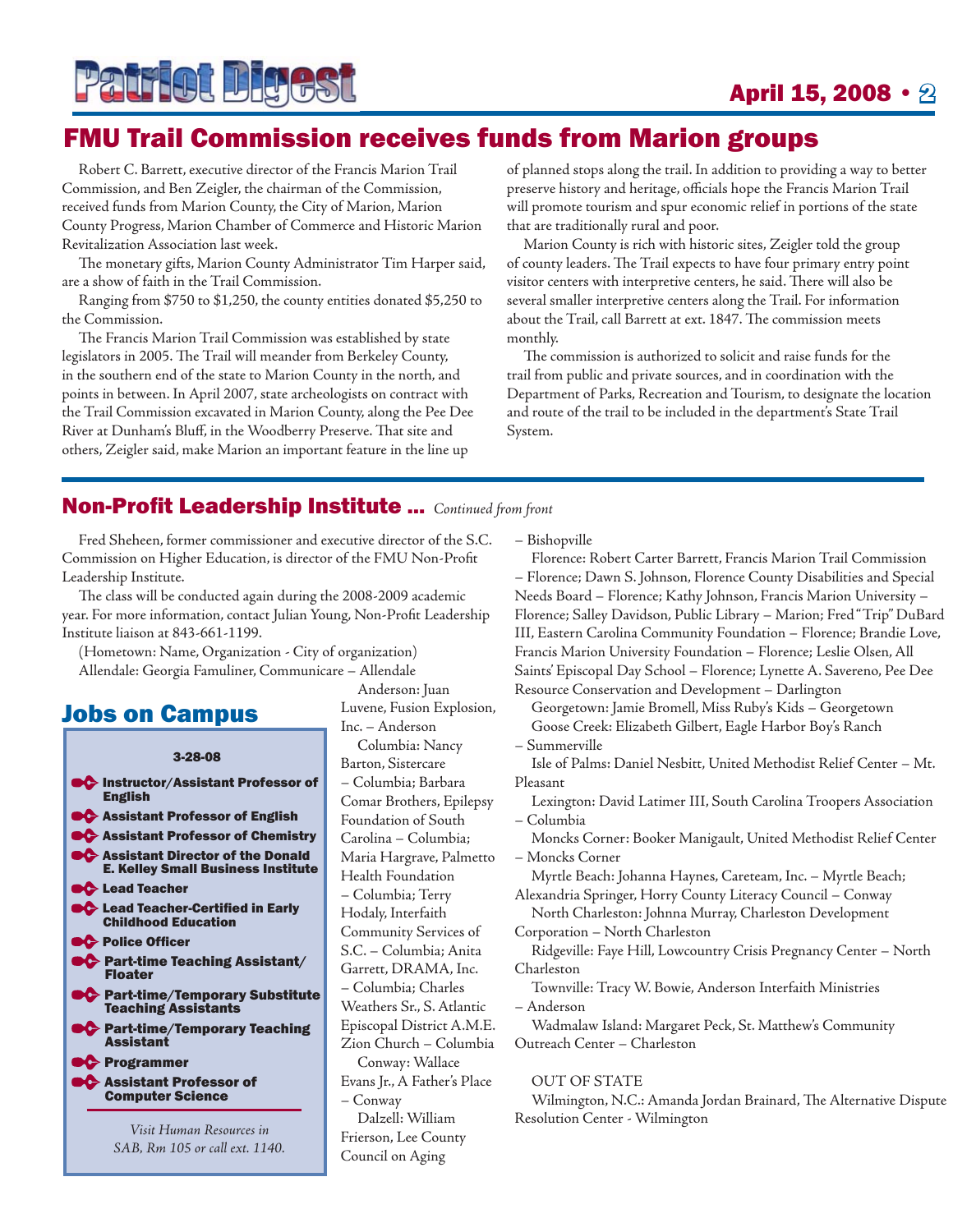## Honorary Degrees ... *Continued from front*

**Patrict Bigest** 

Since leaving office, she has remained active on the Spoleto Festival Board of Directors, the South Carolina Coastal Conservation League, the Beaufort Arts Council and the Palmetto Project.

Her autobiography, "Against the Tide: One Woman's Political Struggle," was published in 1998 by the University of South Carolina Press.

Sen. Williams was elected to the S.C. Senate in 2004 to represent District 30, which includes portions of Florence, Dillon, Marion and Marlboro counties. He was sworn in for a four-year term in January 2005. He was appointed to the Agriculture and Natural Resources; Fish, Game and Forestry; Corrections and Penology; General; Judiciary; and Education Oversight committees. He is also a member of the Immigration Study Committee.

Sen. Williams was born in Marion County to James and Thelma Howard Williams. After graduation from high school, he received an associate's degree from Florence-Darlington Technical College and a bachelor's degree from South Carolina State University.

He has worked for Independence Federal Savings and Loan Bank in Washington, D.C., South Carolina State University and Clemson Extension Service. He is currently deputy county administrator for Marion County. In service to his community, he was a member of the Marion County Board of Education from 1998 to 2004, where he served four of those years as chair.

Before becoming a legislator, former Governor Carroll Campbell appointed him to the 12th Judicial Circuit South Carolina Agriculture Commission. He also served on the 12th Judicial Circuit Youth Council Board, Duke Endowment Board and the Marion District of the Rural

Commission on Economic

Development.

In addition, Sen. Williams served as the director and treasurer of the Marion District of the African Methodist Episcopal Church Boy Scouts. He is a member and steward of the St. James A.M.E. Church in Marion.

Autrey was born in Wilkes Barre, Pa., but was reared in Auburn, Ala. His mother was a homemaker while his father was a college professor in Auburn University's School of Agriculture. Autrey's father also led faculty governance initiatives serving as president of the faculty senate at Auburn University.

After graduating high school, Autrey attended Davidson College where he earned the B.A. degree in English in 1967. It was then that he served for two years as a Peace Corps English teacher in Ghana, West Africa. Subsequently, he taught in upstate New York middle and junior high schools.

Autrey has been a member of the FMU faculty since 1989. Prior to coming to FMU, he taught at the University of South Carolina and Tougaloo College. In 1996-97, he was a visiting professor at Hiroshima University in Japan while on leave from FMU.

He earned the M.A. degree in English from Auburn University in 1973, and the Ph.D. degree in English from the University of South Carolina in 1986.

He is currently chair of the FMU faculty and teaches courses in composition, poetry writing and literary nonfiction. He has published articles and chapters on the teaching of writing and on contemporary poets. His poetry has appeared in many magazines and anthologies.

Autrey and his wife, the former Janne Weir Debes, have two daughters: Tess Autrey Bosher of Richmond, Va., and Nell Autrey Driggers of Ocean Springs, Miss. Autrey has five grandchildren.

# Events Calendar April/May

University Wind Symphony April 15 Chapman Auditorium 8 p.m. Student Life Awards April 15 Palmetto Room 4 p.m. EDH Cut Time Show Choir April 17 Adele Kassab Recital Hall 8 p.m. **HFAC** Distinguished Faculty Dinner April 17 6 p.m. University String Ensemble April 20 Adele Kassab Recital Hall 7:30 p.m. HFAC Reading Day **April 22** Dooley Planetarium April 27 "Stars of the Spring and Summer" 3 p.m. Commencement May 3<br>10 a.m. UC  $10 a.m.$ 



*A team of Francis Marion University (FMU) School of Business students placed second among 38 teams competing in the national strategic management case competition held April 3-6 at the annual Society for the Advancement of Management (SAM) meeting in Washington, DC. (L-R) Forest David, faculty advisor; Fred David, faculty advisor; Dawn Sawyer; Will McNamara; Diana Luhman; and Cornelio Monjarrez.*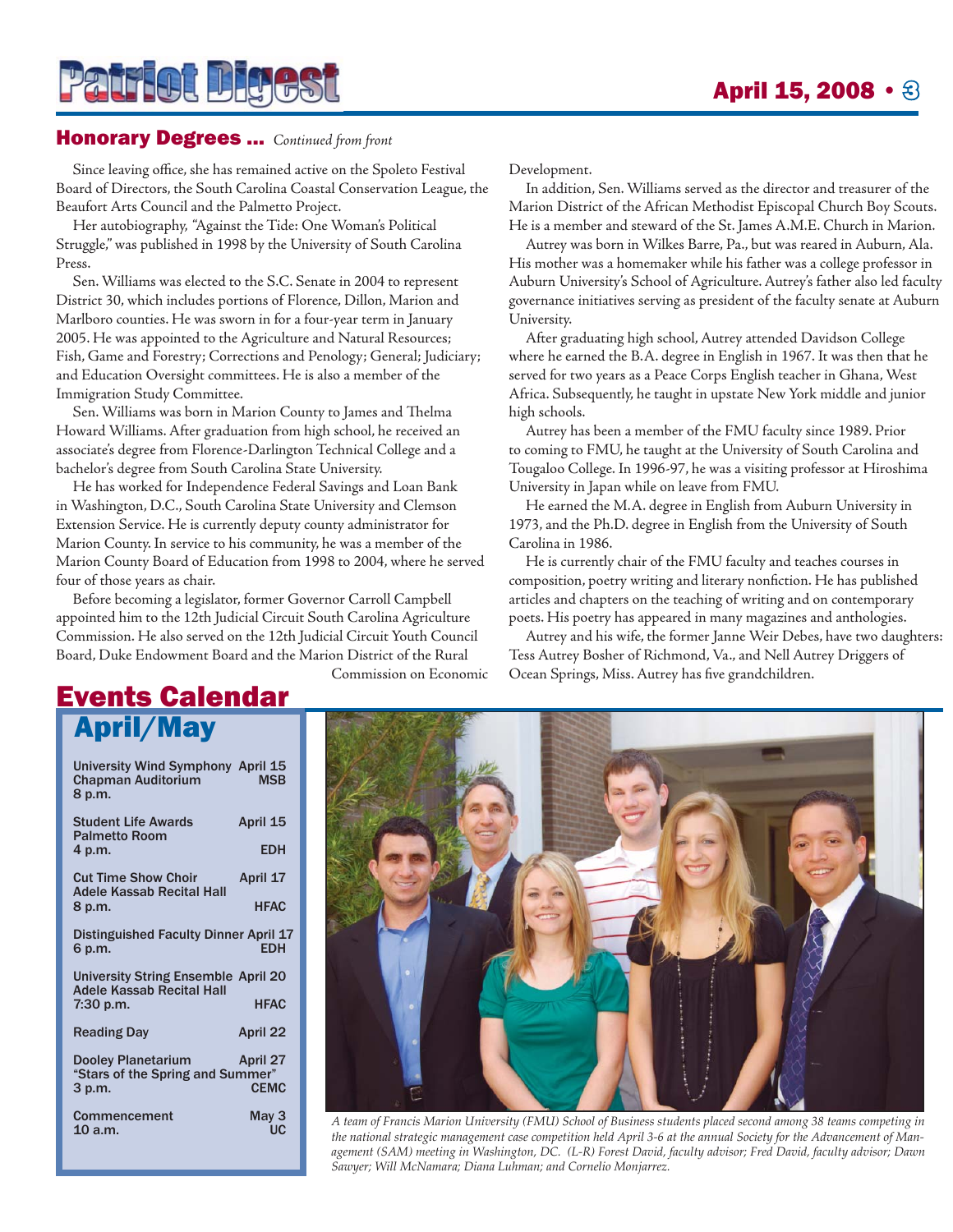

# Nominations sought for Outstanding Staff Service Award

It is time again for Francis Marion University faculty and staff to make nominations for the Outstanding Staff Service Award. The award, established in 1999, honors two permanent, full-time, non-academic employees of Francis Marion University for sustained exceptional service in their jobs. These awards, which carry a \$1,000 cash prize and a plaque, will be presented at the annual staff luncheon, scheduled in July at a date

to be announced. The awards recognize the outstanding contributions of employees to the university and community at large.

One award is designated for the university's service areas, including physical plant staff, custodians, groundskeepers and dining services. The second award is designated for academic and administrative support staff. Nominations are encouraged to honor those employees who are truly making a difference for FMU.

Nominations should be submitted no later than May 23, 2008, to the Public and Community Affairs Office, 101 Stokes Administration Building. A nomination form appears in this issue and is available to be submitted electronically from our website at www.fmarion.edu/news/nomination.htm.

Contact Nancy Wright at ext. 1220 for additional information.

### **Leadership FMU graduates first class**



*First Class of Leadership FMU*

On April 7, 31 students were recognized for their participation in Leadership FMU: The Winning Edge program. Leadership FMU is a new initiative from the division of student affairs. The mission of the program is to enhance the leadership skills of FMUstudents by providing programs and services designed to increase knowledge of the campus community, character development, ethical standards, professional and career development and civic responsibility.

# Digest Deadline

The Patriot Digest is published twice monthly and distributed on paydays.

Submit copy to the editor by April 25 for the April 30 edition. Contact the editor, Angela Crosland at acrosland@fmarion.edu or at ext. 1227.

The six class training sessions began on Jan. 22 and ended on March 31. Each class began with a featured faculty or staff member from FMU who shared their personal leadership journey. The goal of the class is to provide students an opportunity to learn about leadership through self exploration that focuses more on character, diversity, self reflection, honesty and integrity rather that emphasize specific leadership skills and strategies.

"Leadership is a mindset that includes character, ethics, compassion for others and a willingness to give your best," said Teresa Ramey, dean of students and program advisor for Leadership FMU.

The Leadership FMU program consists of three areas: The Winning Edge, designed for sophomore and juniors, the Leadership Think Tank, an annual meeting of students, faculty and staff to discuss and evaluate leadership at FMU and the First Year Leadership Explorations or FLEX program for first year students.

Ramey works with a group called the Leadership Advisory Board, a working group consisting of students, faculty and staff charged

with planning and implementing the Leadership FMU programs. The program is also advised by Dollie Newhouse, director of career development, and faculty members Nancy Zaice and Mary Dittman.

At the graduation ceremony on April 7, the students received certificates of completion and a lapel pin with the engraving "Leading the Way" with a compass underneath. The ceremony included reflections from a class participant, a class tribute in the form of a poem and a presentation on the character of leadership by Darryl Bridges, vice president for student affairs. The guest speaker for the evening was Cathy Lee, corporate chief of staff at McLeod Health and FMU alum.

"I am very proud of the commitment these students showed by attending the classes. Their willingness to learn and learn from each other is a true sign of leadership." Ramey said.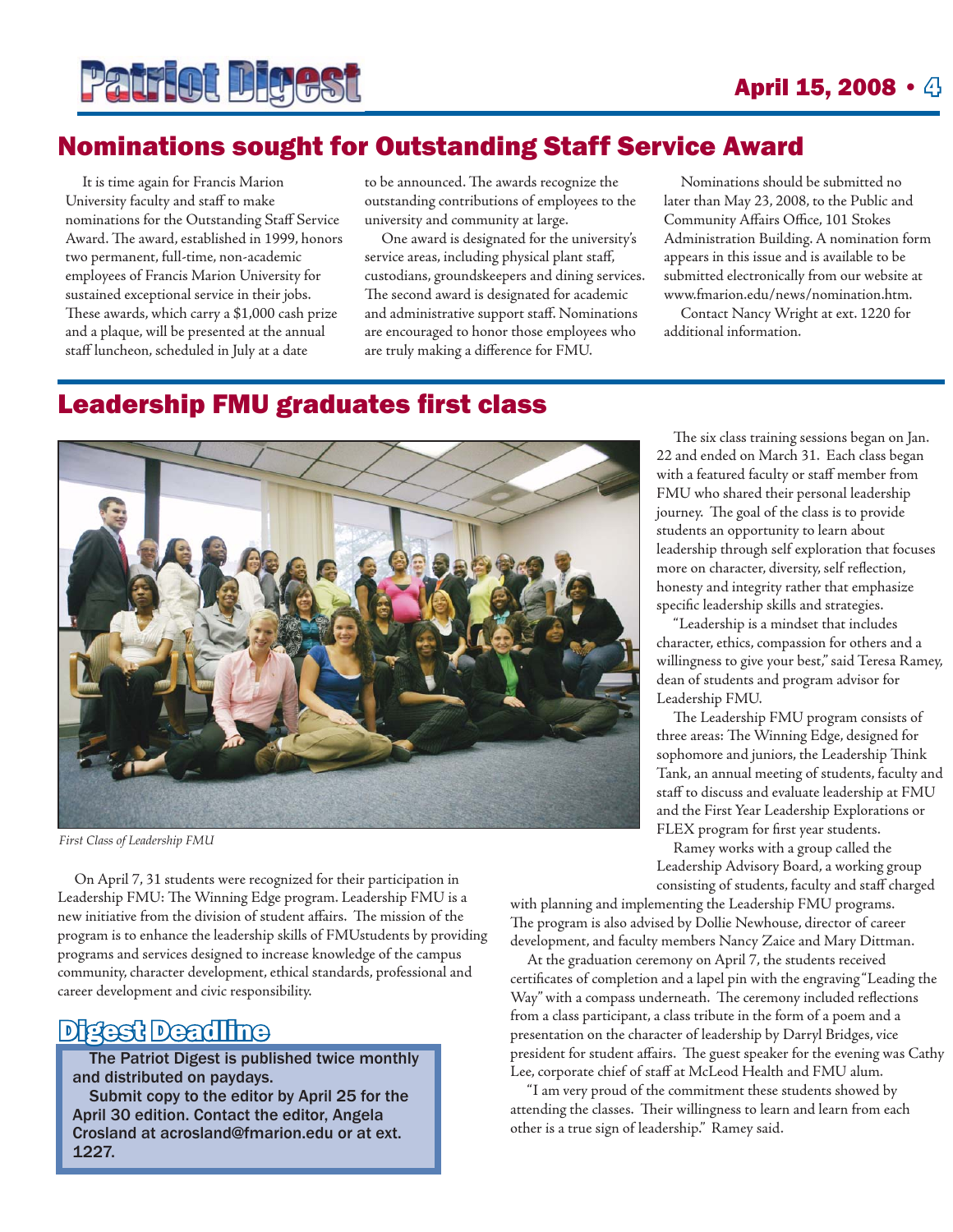#### NOMINATION FORM

#### 2008 OUTSTANDING STAFF SERVICE AWARD

#### FRANCIS MARION UNIVERSITY

| Name of Nominee                                                                   |  |  |  |
|-----------------------------------------------------------------------------------|--|--|--|
| Job Title of Nominee                                                              |  |  |  |
|                                                                                   |  |  |  |
|                                                                                   |  |  |  |
| Why Should This Employee Be Recognized?                                           |  |  |  |
|                                                                                   |  |  |  |
|                                                                                   |  |  |  |
|                                                                                   |  |  |  |
|                                                                                   |  |  |  |
| Describe How This Employee's Service Has Made a Difference at FMU.                |  |  |  |
| ,我们也不能会在这里,我们的人们就会在这里,我们的人们就会在这里,我们也不会在这里,我们也不会在这里,我们也不会在这里,我们也不会在这里,我们也不会在这里,我们  |  |  |  |
|                                                                                   |  |  |  |
| ,我们也不能在这里的人,我们也不能在这里的人,我们也不能在这里的人,我们也不能在这里的人,我们也不能在这里的人,我们也不能在这里的人,我们也不能在这里的人,我们也 |  |  |  |
|                                                                                   |  |  |  |
|                                                                                   |  |  |  |
|                                                                                   |  |  |  |

Attach a resume, biographical information or any documents or materials that you deem appropriate to support your nomination. Include campus involvement, service on committees, community activities, etc.

| Submitted by |                                    | Jate |
|--------------|------------------------------------|------|
|              | (Name of Person Making Nomination) |      |

Return to Public and Community Affairs Office, 101 Stokes Administration Bldg., no later than May 23, 2008.

 $N:$  forms